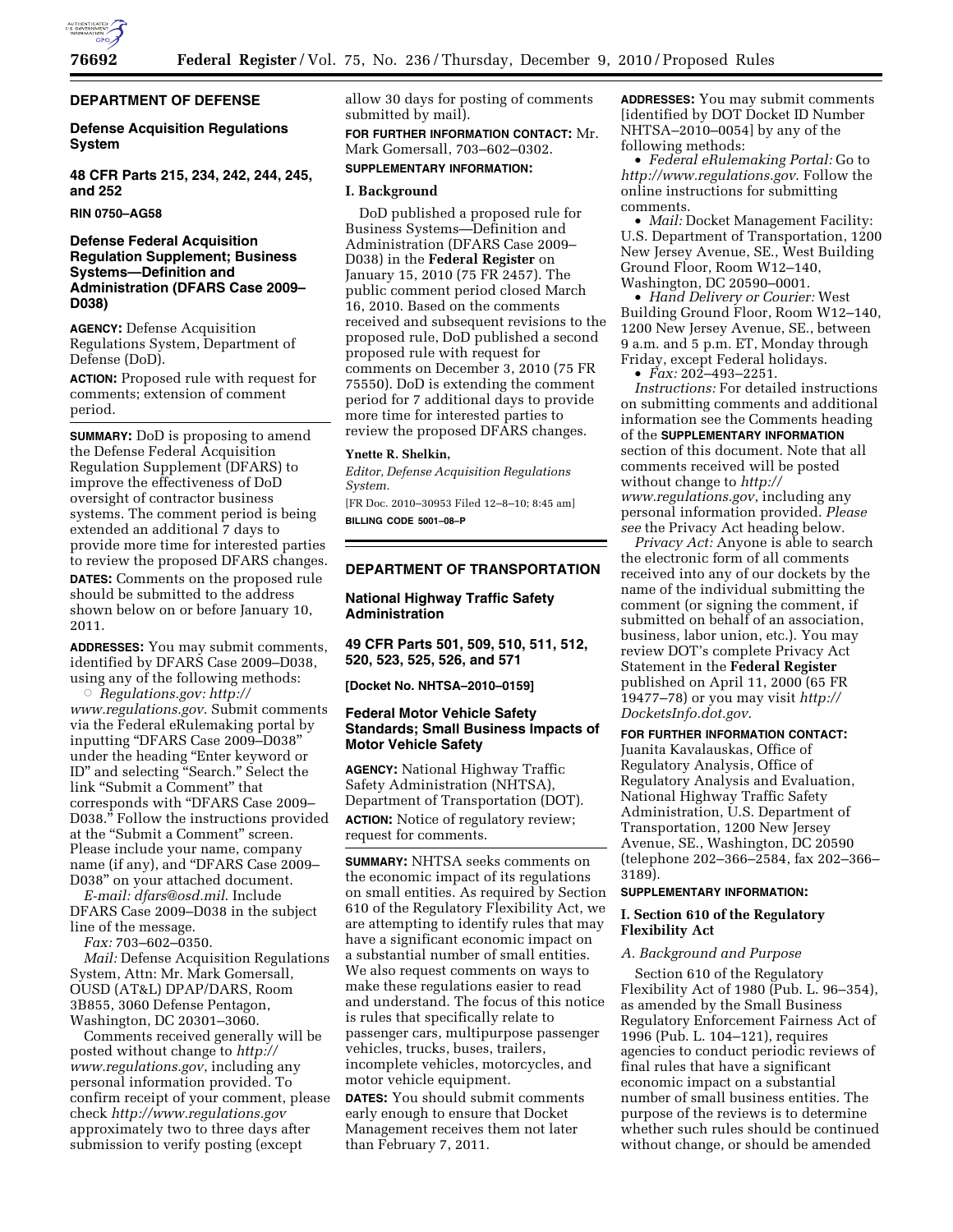or rescinded, consistent with the objectives of applicable statutes, to minimize any significant economic impact of the rules on a substantial number of such small entities.

# *B. Review Schedule*

The Department of Transportation (DOT) published its Semiannual Regulatory Agenda on November 22, 1999, listing in Appendix D (64 FR 64684) those regulations that each operating administration will review under section 610 during the next 12 months. Appendix D contained DOT's 10-year review plan for all of its existing regulations. On November 24, 2008, NHTSA published in the **Federal Register** (73 FR 71401) a revised 10-year review plan for its existing regulations.

The National Highway Traffic Safety Administration (NHTSA, "we") has divided its rules into 10 groups by subject area. Each group will be reviewed once every 10 years,

undergoing a two-stage process—an Analysis Year and a Review Year. For purposes of these reviews, a year will coincide with the fall-to-fall publication schedule of the Semiannual Regulatory Agenda. The newly revised 10-year plan will assess years 9 and 10 of the old plan in years 1 and 2 of the new plan. Year 1 (2008) began in the fall of 2008 and will end in the fall of 2009; Year 2 (2009) will begin in the fall of 2009 and will end in the fall of 2010; and so on.

During the Analysis Year, we will request public comment on and analyze each of the rules in a given year's group to determine whether any rule has a significant impact on a substantial number of small entities and, thus, requires review in accordance with section 610 of the Regulatory Flexibility Act. In each fall's Regulatory Agenda, we will publish the results of the analyses we completed during the previous year. For rules that have subparts, or other discrete sections of

rules that do have a significant impact on a substantial number of small entities, we will announce that we will be conducting a formal section 610 review during the following 12 months.

The section 610 review will determine whether a specific rule should be revised or revoked to lessen its impact on small entities. We will consider: (1) The continued need for the rule; (2) the nature of complaints or comments received from the public; (3) the complexity of the rule; (4) the extent to which the rule overlaps, duplicates, or conflicts with other Federal rules or with state or local government rules; and (5) the length of time since the rule has been evaluated or the degree to which technology, economic conditions, or other factors have changed in the area affected by the rule. At the end of the Review Year, we will publish the results of our review. The following table shows the 10-year analysis and review schedule:

## NATIONAL HIGHWAY TRAFFIC SAFETY ADMINISTRATION SECTION 610 REVIEWS

| Year | Regulations to be reviewed | Analysis<br>year | Review<br>year |
|------|----------------------------|------------------|----------------|
|      |                            | 2008             | 2009           |
|      |                            | 2009             | 2010           |
|      |                            | 2010             | 2011           |
|      |                            | 2011             | 2012           |
|      |                            | 2012             | 2013           |
|      |                            | 2013             | 2014           |
|      |                            | 2014             | 2015           |
|      |                            | 2015             | 2016           |
|      |                            | 2016             | 2017           |
|      |                            | 2017             | 2018           |

## *C. Regulations Under Analysis*

During Year 3, we will continue to conduct a preliminary assessment of the following sections of 49 CFR parts 501 through 526 and 571.213:

| Section  | Title                                                                                  |  |  |
|----------|----------------------------------------------------------------------------------------|--|--|
| 501      | Organization and delegation of<br>powers and duties.                                   |  |  |
| 509      | OMB control numbers for infor-<br>mation collection require-<br>ments.                 |  |  |
| 510<br>. | Information gathering powers.                                                          |  |  |
| 511<br>. | Adjudicative procedures.                                                               |  |  |
| 512      | Confidential business informa-<br>tion.                                                |  |  |
| 520      | Procedures for considering en-<br>vironmental impacts.                                 |  |  |
| 523      | Vehicle classification.                                                                |  |  |
| 525      | Exemptions from average fuel<br>economy standards.                                     |  |  |
| 526      | Petitions and plans for relief<br>under the Automobile Fuel<br>Efficiency Act of 1980. |  |  |
| 571.213  | Child restraint systems.                                                               |  |  |

We are seeking comments on whether any requirements in 49 CFR parts 501 through 526 and 571.213 have a significant economic impact on a substantial number of small entities. ''Small entities'' include small businesses, not-for-profit organizations that are independently owned and operated and are not dominant in their fields, and governmental jurisdictions with populations under 50,000. Business entities are generally defined as small businesses by Standard Industrial Classification (SIC) code, for the purposes of receiving Small Business Administration (SBA) assistance. Size standards established by SBA in 13 CFR 121.201 are expressed either in number of employees or annual receipts in millions of dollars, unless otherwise specified. The number of employees or annual receipts indicates the maximum allowed for a concern and its affiliates to be considered small. If your business or organization is a small entity and if any

of the requirements in 49 CFR parts 501 through 526 and 571.213 have a significant economic impact on your business or organization, please submit a comment to explain how and to what degree these rules affect you, the extent of the economic impact on your business or organization, and why you believe the economic impact is significant.

If the agency determines that there is a significant economic impact on a substantial number of small entities, it will ask for comment in a subsequent notice during the Review Year on how these impacts could be reduced without reducing safety.

#### **II. Plain Language**

## *A. Background and Purpose*

Executive Order 12866 and the President's memorandum of June 1, 1998, require each agency to write all rules in plain language. Application of the principles of plain language